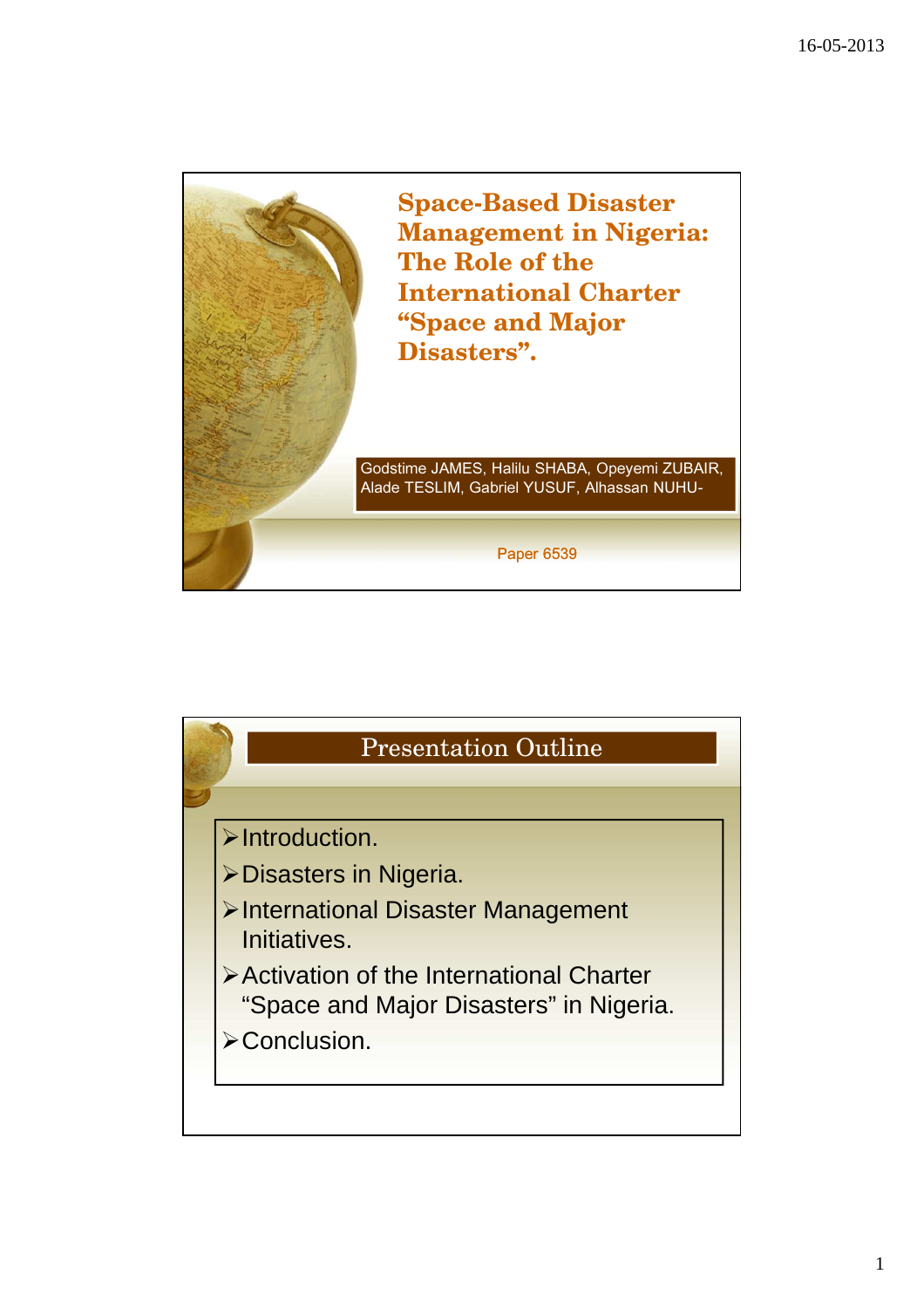

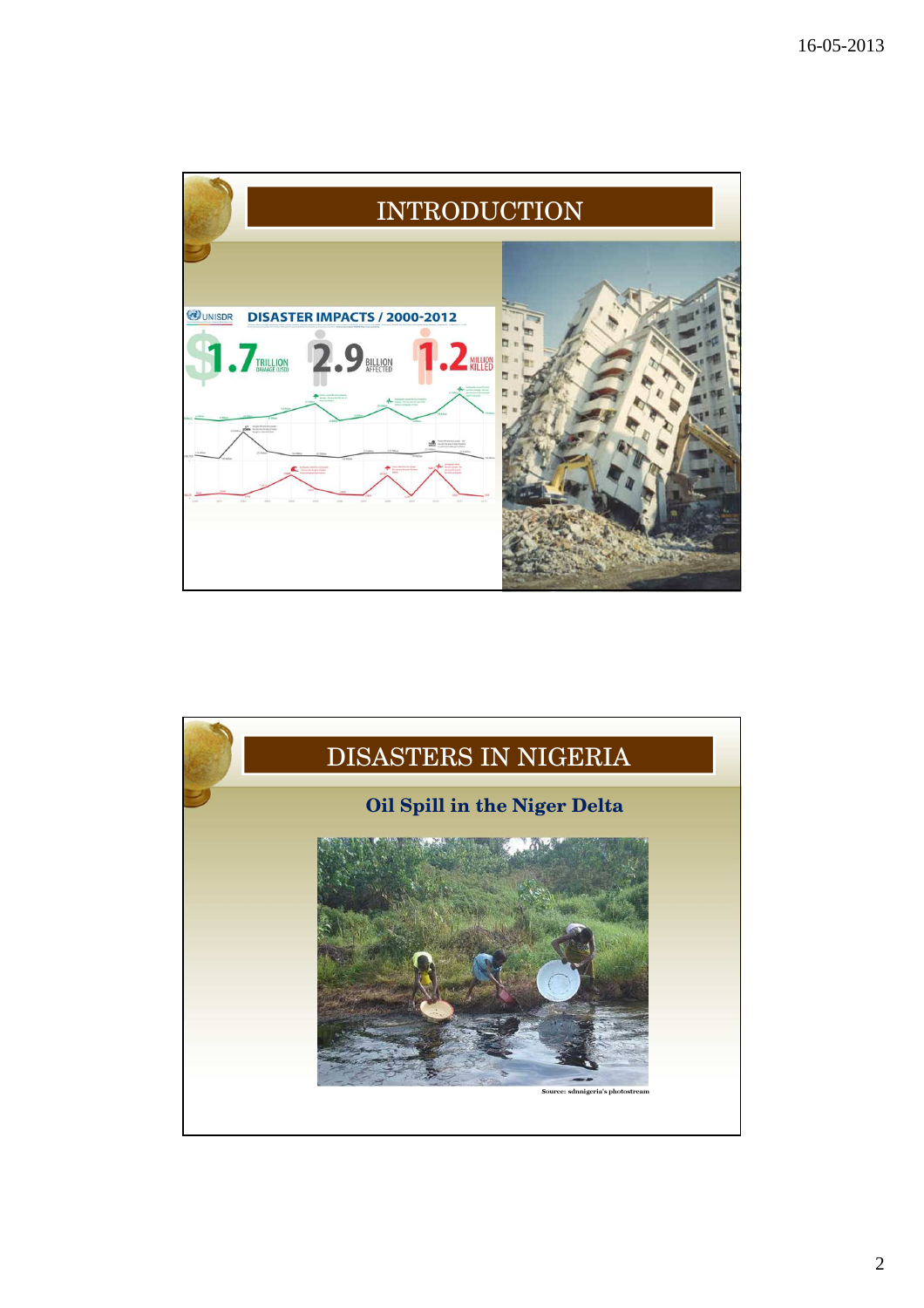

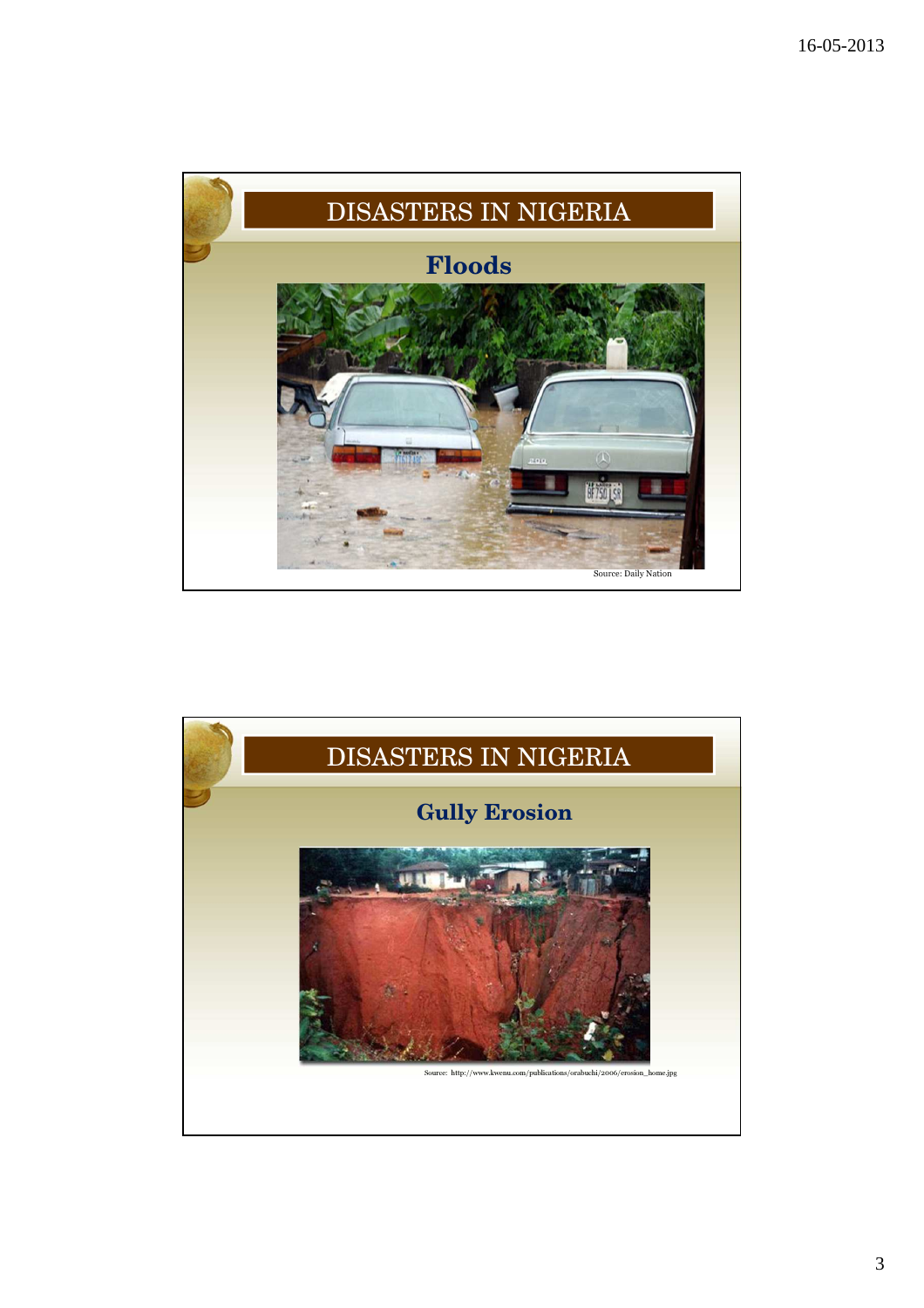

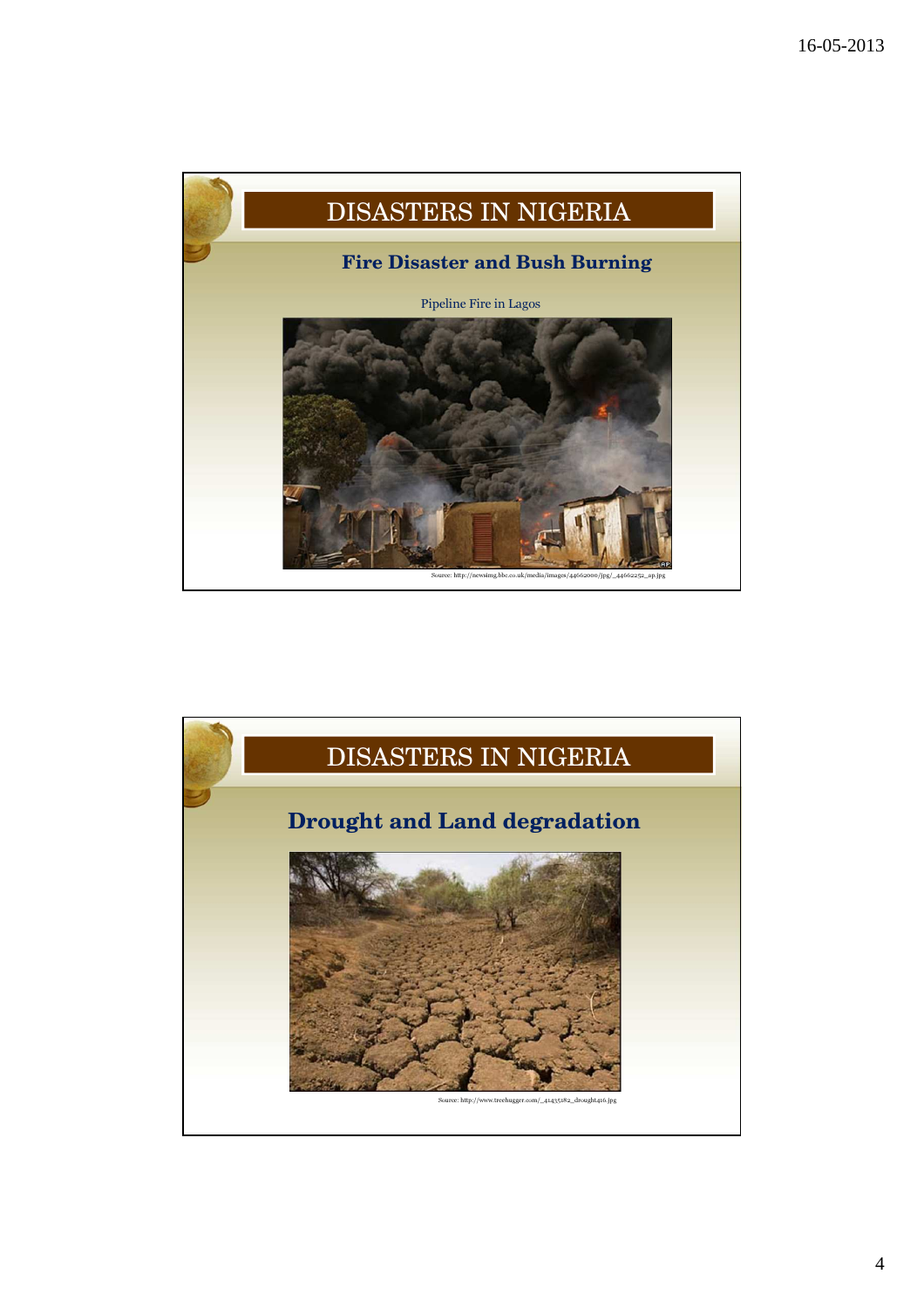

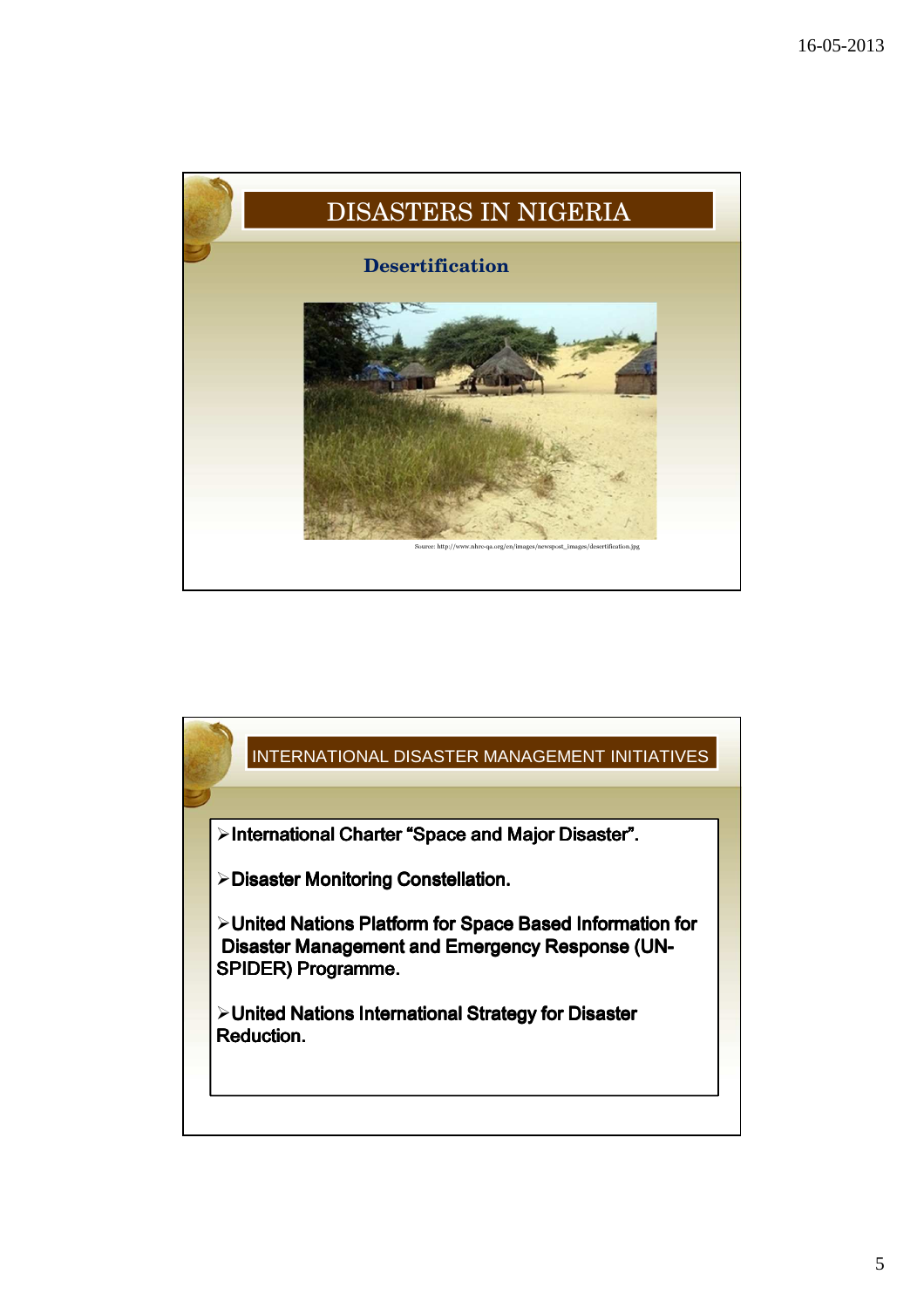



## 6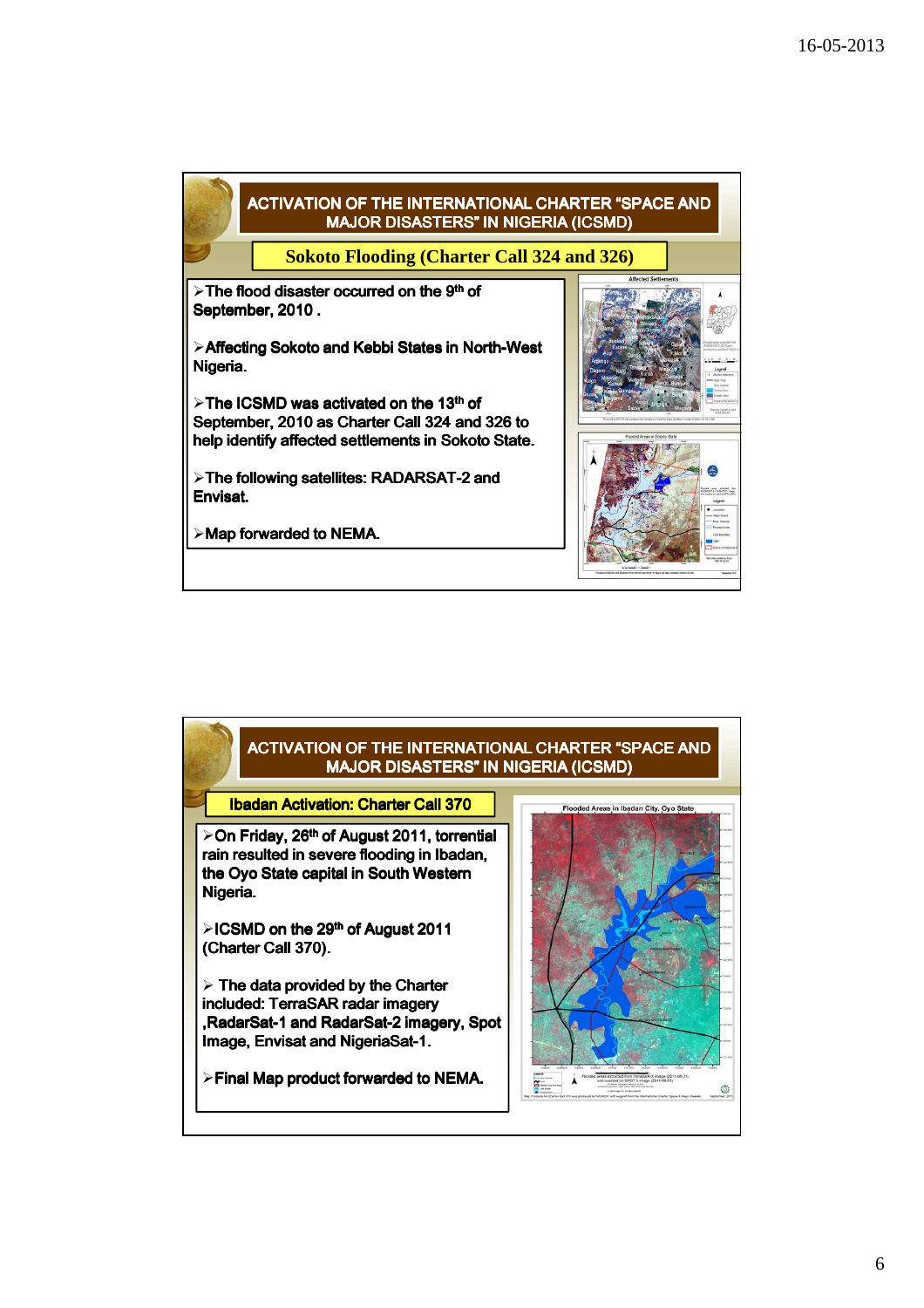

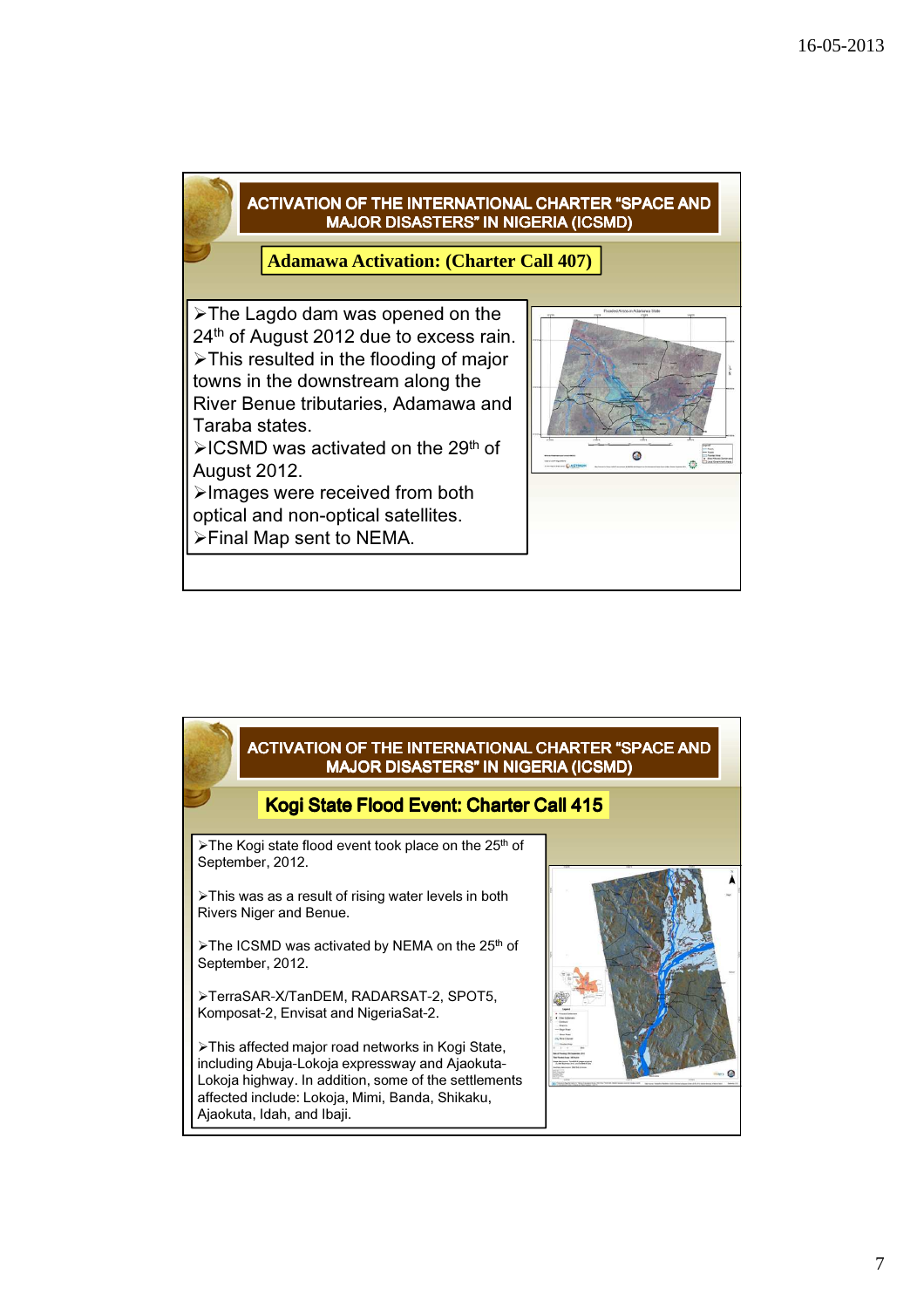



8